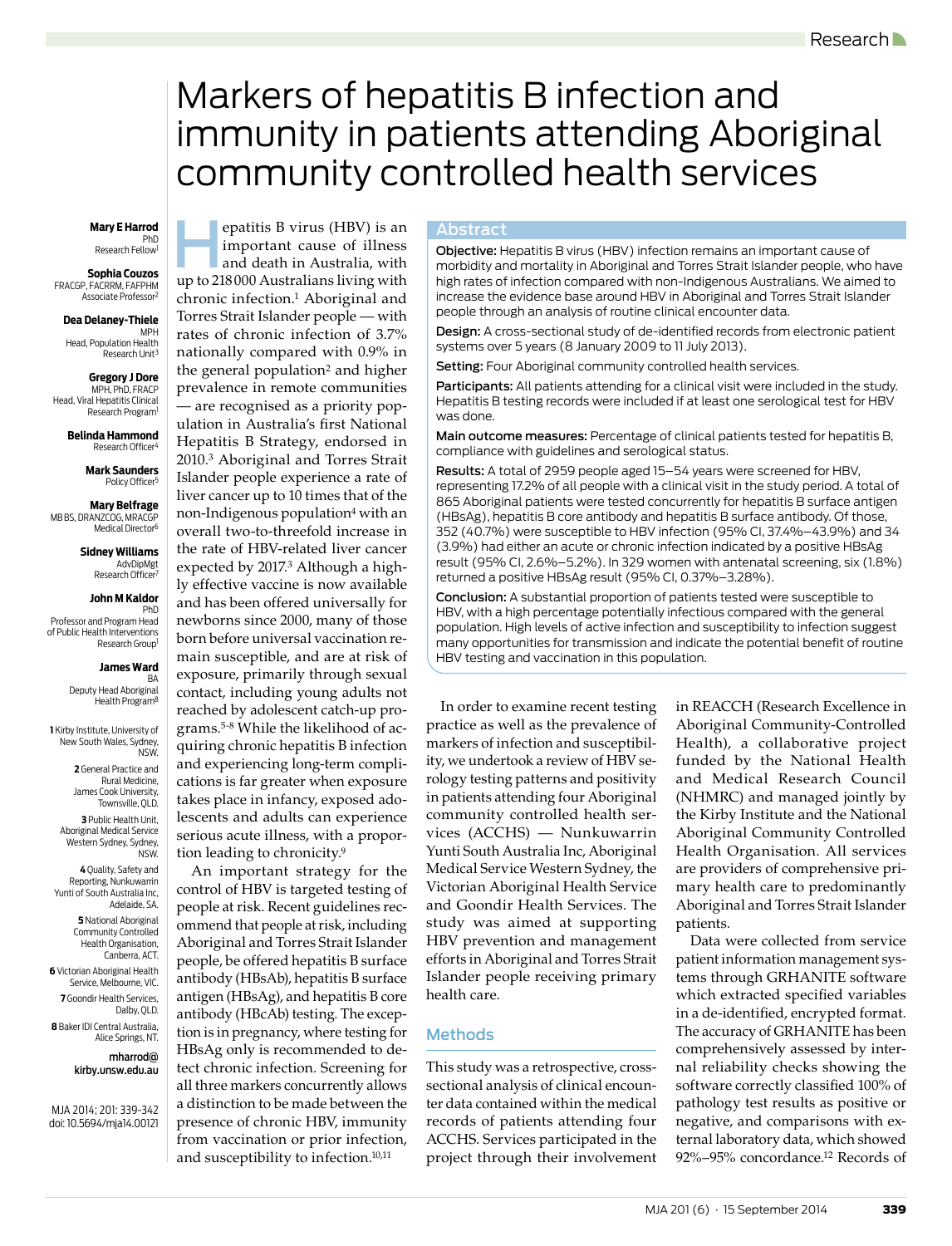| 1 Serological profiles used to define hepatitis B virus (HBV) infection status* |  |
|---------------------------------------------------------------------------------|--|
|---------------------------------------------------------------------------------|--|

|                                     | <b>HBV</b> marker |                 |                 |  |  |
|-------------------------------------|-------------------|-----------------|-----------------|--|--|
| Serological profile                 | <b>HBsAg</b>      | <b>HBcAb</b>    | <b>HRsAh</b>    |  |  |
| Susceptible                         | <b>Negative</b>   | <b>Negative</b> | <b>Negative</b> |  |  |
| Immune due to natural infection     | Negative          | Positive        | Positive        |  |  |
| Immune due to HBV vaccination       | Negative          | Negative        | Positive        |  |  |
| Active (acute or chronic) infection | Positive          | Positive        | <b>Negative</b> |  |  |
| Interpretation unclear              | Negative          | <b>Positive</b> | <b>Negative</b> |  |  |

HBcAb = hepatitis B core antibody. HBsAb = hepatitis B surface antibody. HBsAg = hepatitis B surface antigen. \* Based on the United States Centers for Disease Control and Prevention guidelines.13

patient visits were included if they related to a clinical visit of a person aged from 15 to 54 years from 8 January 2009 to 11 July 2013. For each patient record, information was extracted on age, sex, Aboriginal and Torres Strait Islander status and HBV testing if completed. HBV serology results were obtained from pathology test data and coded as positive or negative. The number of antenatal patients was derived from clients marked as antenatal in the patient system and with a corresponding visit record. The pattern of hepatitis serology testing was analysed by Aboriginal status, age and sex. Serology results were examined for patients with concurrent testing for HBsAg, HBsAb and HBcAb, and classified according to the United States Centers for Disease Control and Prevention guidelines (Box 1).13 For patients who had these three markers tested concurrently once, only the results of the most recent occasion of testing were included in the analysis. We conducted logistic regression and calculated odds ratios (ORs) examining the relationship between testing outcomes, sex and age. All statistical analyses were conducted using Stata, version 12 (StataCorp).

The study was reviewed and approved by the board of management of each participating service and was reviewed by the Aboriginal Health and Medical Research Council Ethics Committee (New South Wales) and the Aboriginal Health Research and Ethics Committee (South Australia) and endorsed by the University of New South Wales Human Research Ethics Committee.

#### Results

A total of 17 180 patients aged 15–54 years were recorded as having attended the participating clinics over the study period (8 January 2009 to 11 July 2013), with 2959 people (17.2%) serologically tested for HBV in total over 3832 occasions of testing. Of the patients attending, 11 872 (69.1%) were Aboriginal and Torres Strait Islander (Box 2), and of these, 2435 (20.5%) were tested for HBV on 3221 occasions. Of the 3832 occasions of HBV testing in the study period, 1121 (29.3%) involved concurrent testing for HBsAg, HBsAb and HBcAb in 995 individuals. A total of 983 occasions of concurrent testing occurred in 865 Aboriginal and Torres Strait Islander patients. Further results relate to this

2 Aboriginal and Torres Strait Islander clients seen at participating clinics, and proportions serologically tested for any hepatitis B virus infection marker by sex, age group and antenatal status

|               | Age group (years) |           |           |           |           |           |           |           |               |
|---------------|-------------------|-----------|-----------|-----------|-----------|-----------|-----------|-----------|---------------|
| Clients       | $15 - 19$         | $20 - 24$ | $25 - 29$ | $30 - 34$ | $35 - 39$ | $40 - 44$ | $45 - 49$ | $50 - 54$ | <b>Totals</b> |
| Women         |                   |           |           |           |           |           |           |           |               |
| Clients $(n)$ | 818               | 1090      | 905       | 864       | 794       | 810       | 679       | 705       | 6665          |
| % tested      | 29.1%             | 28.0%     | 27.4%     | 25.7%     | 22.8%     | 15.6%     | 14.0%     | 11.1%     | 22.4%         |
| % antenatal   | 18.3%             | 14.7%     | 8.7%      | 6.4%      | 3.0%      | 0.7%      | 0         | $\circ$   | 7.1%          |
| Men           |                   |           |           |           |           |           |           |           |               |
| Clients $(n)$ | 685               | 745       | 680       | 601       | 654       | 684       | 600       | 558       | 5207          |
| % tested      | 9.6%              | 20.8%     | 17.1%     | 19.5%     | 24.0%     | 18.3%     | 22.2%     | 13.1%     | 18.1%         |

subgroup only. Of these 865 patients with complete testing, 352 (40.7%; 95% CI,  $37.4\% - 43.9\%$ ) were classified as susceptible to HBV infection, 115 (13.3%; 95% CI, 11.0%–15.6%) were immune due to natural infection, 319 (36.9%; 95% CI, 33.7%–40.1%) were immune due to vaccination, 34 (3.9%; 95% CI, 2.6%–5.2%) had either an acute or chronic infection and 45 (5.2%; 95% CI, 3.7%–6.7%) had an unclear result (Box 3). When examined by age and sex (Box 4), patients aged 30–54 years were less likely to be immune due to vaccination than those aged 15–29 years (OR, 0.36; 95% CI, 0.28–0.49), and men were more likely to be vaccinated than women (OR, 1.38; 95% CI, 1.04–1.83). Patients aged 30–54 years were more likely than those aged 15–29 years to be previously exposed to HBV and either immune through natural infection (OR, 8.67; 95% CI, 4.9–15.4) or HBsAg positive indicating active or chronic infection (OR, 2.45; 95% CI, 1.2–5.9). A lack of antibodies to HBV, through either vaccination or prior infection, was not related to age or sex.

A total of 572 women aged between 15 and 48 years seen at the services were pregnant, including 474 Aboriginal and Torres Strait Islander women aged 15–44 years, 329 of whom (69.4%) were tested for HBsAg with six positive results; a prevalence of 1.8% (95% CI, 0.37%–3.28%).

### **Discussion**

The analyses reported are of a substantial sample of Aboriginal and Torres Strait Islander people tested for all three hepatitis B serological markers drawn from urban and regional ACCHS, and are the first data of their kind available in this setting. In this study, about 40% of Aboriginal adolescents and adults remain susceptible to HBV infection. Potential infectiousness indicated by a positive HBsAg result was high at nearly 4%, but with significant variation by age (Box 3 and Box 4). The high levels of active infection and susceptibility to HBV infection suggest many opportunities for transmission, primarily through sexual partnerships but also in close household contacts.

These results may not be representative of the clinic population as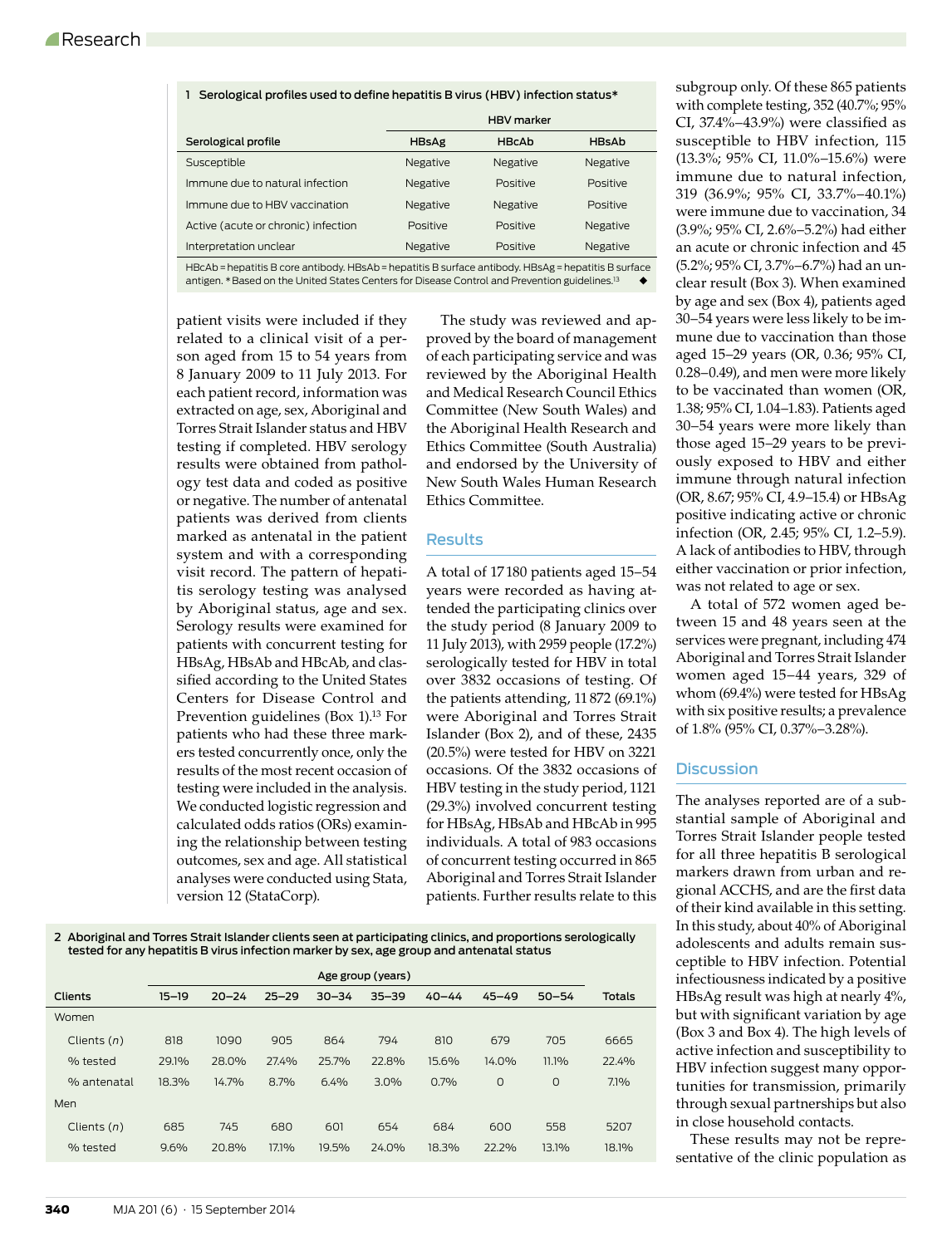whole, or the broader Aboriginal and Torres Strait Islander population in the areas served by these clinics, as this only represents a subset of clinic patients. The high rates of acute or chronic HBV infection may reflect selective testing of patients. In this case, the true prevalence of chronic infection in this patient population could be lower than the 3.9% reported. The proportion of positive HBsAg tests of 1.8% in antenatal women may be a more accurate indicator of infection in younger patients.

It is also important to note that a negative HBsAb result, as defined by a titre of < 10 mIU/mL, does not necessarily indicate the absence of vaccination, as titres decline to below this level in up to 50% of people receiving a full course of vaccination after less than a decade.14,15 Protection appears to be maintained for at least two decades after vaccination in healthy individuals who achieved an initial response to vaccine.14 Therefore, a proportion of the study sample defined serologically as "susceptible" may have been vaccinated.

Understanding HBV population prevalence can guide clinical service policy and practice regarding HBV testing, immunisation and health promotion. The retrospective data reported here indicate that a quarter of the patients who had some form of HBV testing had testing in accordance with recent guidelines, a high proportion when compared with

3 Testing outcomes by age group and sex for 865 Aboriginal and Torres Strait Islander patients who were tested concurrently for hepatitis B surface antibody, hepatitis B surface antigen and hepatitis B core antibody\*

|                                 |             | Women               | Men         |                    |             |
|---------------------------------|-------------|---------------------|-------------|--------------------|-------------|
| <b>Testing outcome</b>          | 15-29 years | $30 + \text{years}$ | 15-29 years | $30 + \gamma$ ears | Total       |
| Susceptible                     | 117 (46.1%) | 104 (40.5%)         | 47 (37%)    | 84 (37%)           | 352 (40.7%) |
| Immune due to natural infection | $9(3.5\%)$  | 58 (22.6%)          | $2(1.6\%)$  | 46 (20.3%)         | 115 (13.3%) |
| Immune due to vaccination       | 119 (46.9%) | 66 (25.7%)          | 72 (56.7%)  | 62 (27.3%)         | 319 (36.9%) |
| Acute or chronic infection      | $6(2.4\%)$  | 10 (3.9%)           | $1(0.8\%)$  | $17(7.5\%)$        | 34 (3.9%)   |
| Unclear                         | $3(1.2\%)$  | 19 (7.4%)           | $5(3.9\%)$  | 18 (7.9%)          | 45 (5.2%)   |
| Total tested $(n)$              | 254         | 257                 | 127         | 227                | 865         |
|                                 |             |                     |             |                    |             |

\* Results classified in accordance with the United States Centers for Disease Control and Prevention guidelines.<sup>13</sup>

previous reports in primary care16 and one that is likely to increase as the guidelines become more widely adopted in clinical practice.

Australian vaccination guidelines recommend Aboriginal Torres Strait Islander people be offered testing for previous HBV infection and vaccination if non-immune.17 There are jurisdictional inconsistencies in funding HBV vaccination in *adult* Aboriginal and Torres Strait Islander people who are found to be non-immune after testing, which may reflect the heterogeneity of risk on the basis of ethnicity criteria alone.18-25 Increased focus on appropriate testing and a nationally consistent approach to vaccination that is designed to provide optimal benefit for Aboriginal and Torres Strait Islander people at risk would assist in further reducing the burden of HBV infection in

4 Prevalence of hepatitis B virus testing outcomes by age group and sex for 865 Aboriginal and Torres Strait Islander patients tested for HBsAg, HBsAb and HBcAb concurrently



HBcAb = hepatitis B core antibody. HBsAb = hepatitis B surface antibody. HBsAg = hepatitis B surface antigen.

a population that has been substantially affected by its consequences.

Acknowledgements: REACCH is a Centre for Research Excellence funded by the NHMRC.

Competing interests: No relevant disclosures.

Received 27 Jan 2014, accepted 21 May 2014.

- **1** MacLachlan JH, Allard N, Towell V, Cowie BC. The burden of chronic hepatitis B virus infection in Australia, 2011. *Aust N Z J Public Health* 2013; 37: 416-422.
- **2** Graham S, Guy RJ, Cowie B, et al. Chronic hepatitis B prevalence among Aboriginal and Torres Strait Islander Australians since universal vaccination: a systematic review and meta-analysis. *BMC Infect Dis* 2013; 13: 403.
- **3** Australian Government Department of Health and Ageing. National Hepatitis B Strategy, 2010-2013. Canberra: Commonwealth of Australia, 2010. http://www.health.gov.au/ internet/main/publishing.nsf/Content/ohpnational-strategies-2010-hepb/\$File/hepb.pdf (accessed May 2014).
- **4** Condon JR, Armstong BK, Barnes A, Cunningham J. Cancer in Indigenous Australians: a review. *Cancer Causes Control* 2003; 14: 109-121.
- **5** Gidding HF, Warlow M, MacIntyre CR, et al. The impact of a new universal infant and schoolbased adolescent hepatitis B vaccination program in Australia. *Vaccine 2007*; 25: 8637-8641.
- **6** Cowie B, Karapanagiotidis T, Enriquez A, Kelly H. Markers of hepatitis B virus infection and immunity in Victoria, Australia, 1995 to 2005. *Aust N Z J Public Health* 2010; 34: 72-78.
- **7** Skinner R, Nolan T. Adolescent hepatitis B immunisation -- should it be the law? *Aust N Z J Public Health* 2001; 25: 230-233.
- **8** Skinner SR, Imberger A, Nolan T, et al. Randomised controlled trial of an educational strategy to increase school-based adolescent hepatitis B vaccination. *Aust N Z J Public Health*  2000; 24: 298-304.
- **9** Lavanchy D. Hepatitis B virus epidemiology, disease burden, treatment, and current and emerging prevention and control measures. *J Viral Hepat* 2004; 11: 97-107.
- **10** National Aboriginal Community Controlled Health Organisation, Royal Australian College of General Practitioners. National guide to a preventive health assessment for Aboriginal and Torres Strait Islander people. 2nd ed. Melbourne: RAGCP, 2012. http://www.racgp. org.au/your-practice/guidelines/nationalguide (accessed May 2014).
- **11** Department of Health. National hepatitis B testing policy. Canberra: Commonwealth of